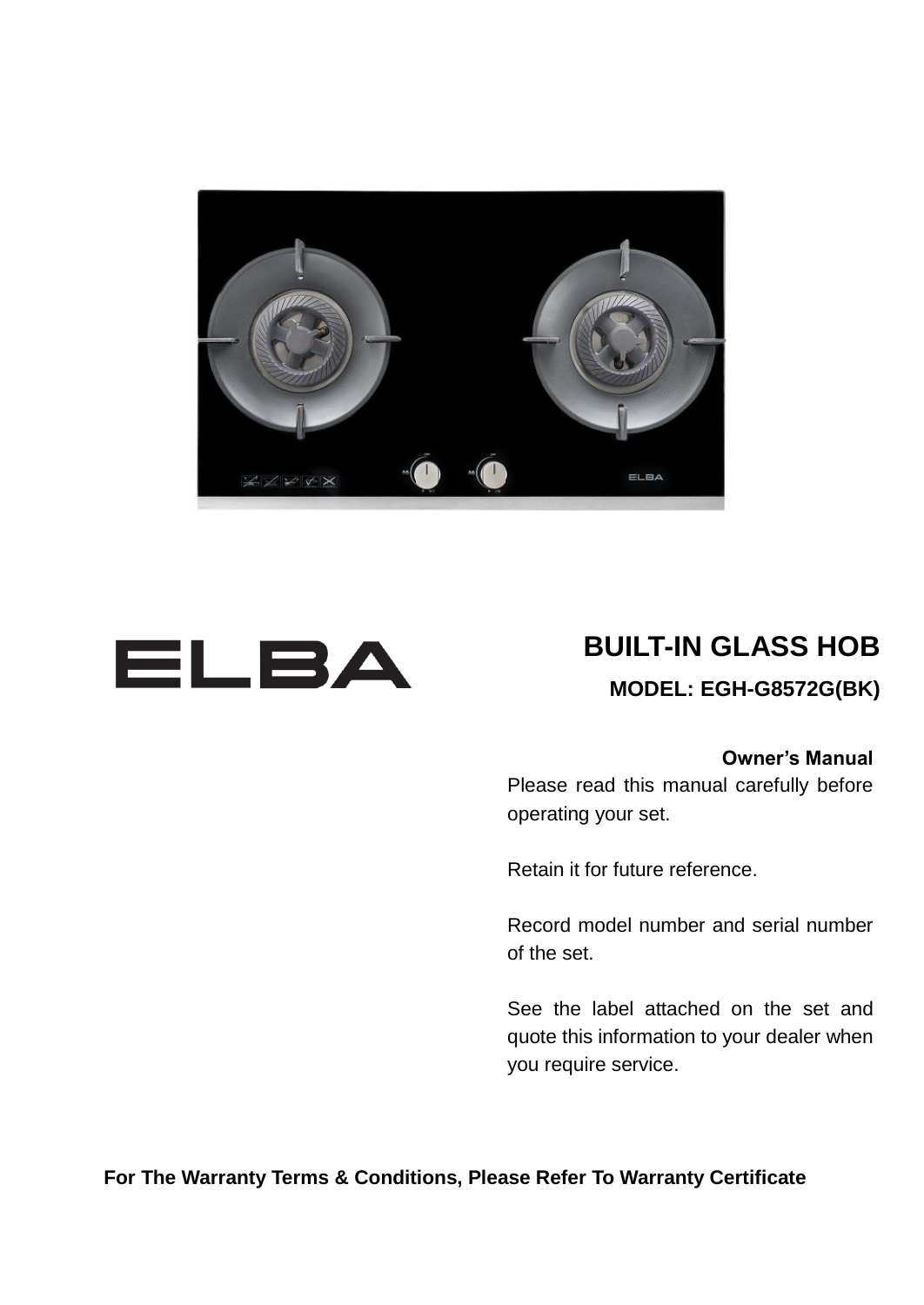# Sor Your Safety

These instructions have been drawn up for your safety and that of others. You are therefore requested to read them carefully before installing and using the appliance. Keep this instruction manual for future reference as necessary. If the appliance is sold or moved, make sure that the manual is handed over to the new user.

# **INSTALLATION**

Installation of the appliance and its connection must only be carried out by qualified technician. It is important to check that the appliance is disconnected before installation.

- It is risky to modify or attempt to modify the characteristics of this product.
- After removing the appliance from the packaging, make sure that it is undamaged and it is in perfect condition. Otherwise, contact your dealer before putting the appliance into operation.
- The Manufacturer declines all responsibility in case of failure to comply with the accident prevention regulations.
- Make sure that air is able to circulate freely around the appliance. Poor ventilation produced a shortage of oxygen.
- Make sure that the appliance is supplied with the type of gas indicated on the rating label.
- Use of a gas cooking appliance produces heat and moisture in the room in which it is installed. Ensure that the room is well ventilated by keeping the air intakes open and in good working order or by installing an extractor hood with discharge pipe.
- If the appliance is used intensively for a long time the effectiveness of the ventilation will have to be increased, for example by opening a window or increasing the power of any electric extractor fan.

# **DURING USE**

This product is designed to cook food for homes and for non-professional purposes. It should not be used for any other purpose.

- After using the appliance, make sure that all controls are in "OFF" position.
- If you use an electrical socket close to this appliance, make sure that the cables of the appliances you are using are far away from the cooking zones of this appliance.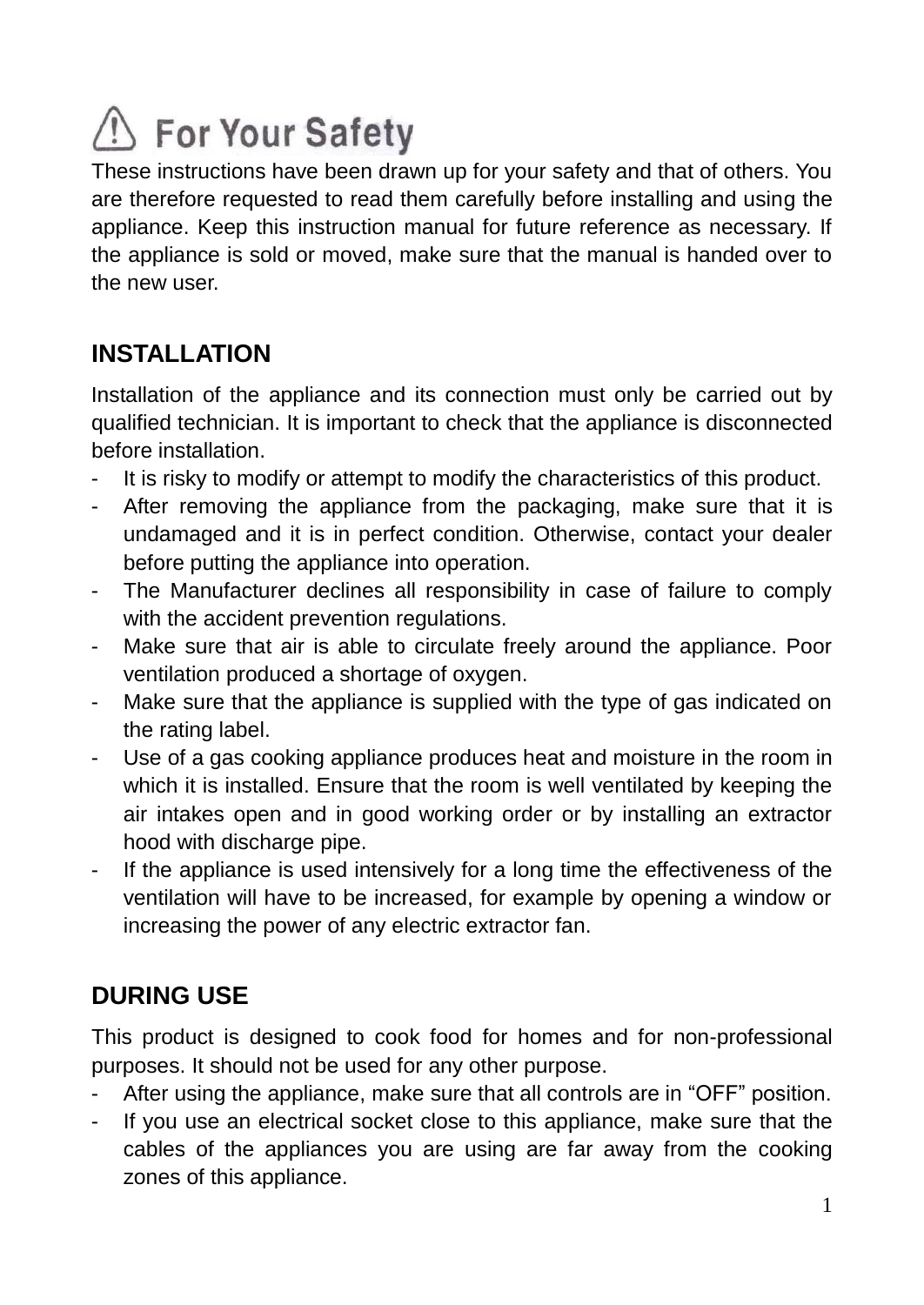# **CHILDREN'S SAFETY**

- This appliance must only be used by adults. Make sure that children do not touch the controls or play with the appliance.
- The exposed parts of this appliance heat up during cooking and remain hot for some time even after it is switched off. Keep children well away until the appliance has cooled down.

# **CLEANING AND MAINTENANCE**

Keep the appliance thoroughly cleaned. Food residues may cause fire risks.

# **SERVICE AND PARTS**

- In the instance of malfunctions, never attempt to repair the appliance yourself.
- Repairs by unskilled persons may cause damage and accidents. First refer to the contents of this manual. If you do not find the necessary information, contact your nearest Service Centre.
- Servicing work on this appliance must be carried out by an authorized technical service centre. Always request the use of original spare parts.
- This appliance is designed suitable for LPG gas source only. Should you required to change to other gas sources, please contact our service centre for purchasing of parts to conversion.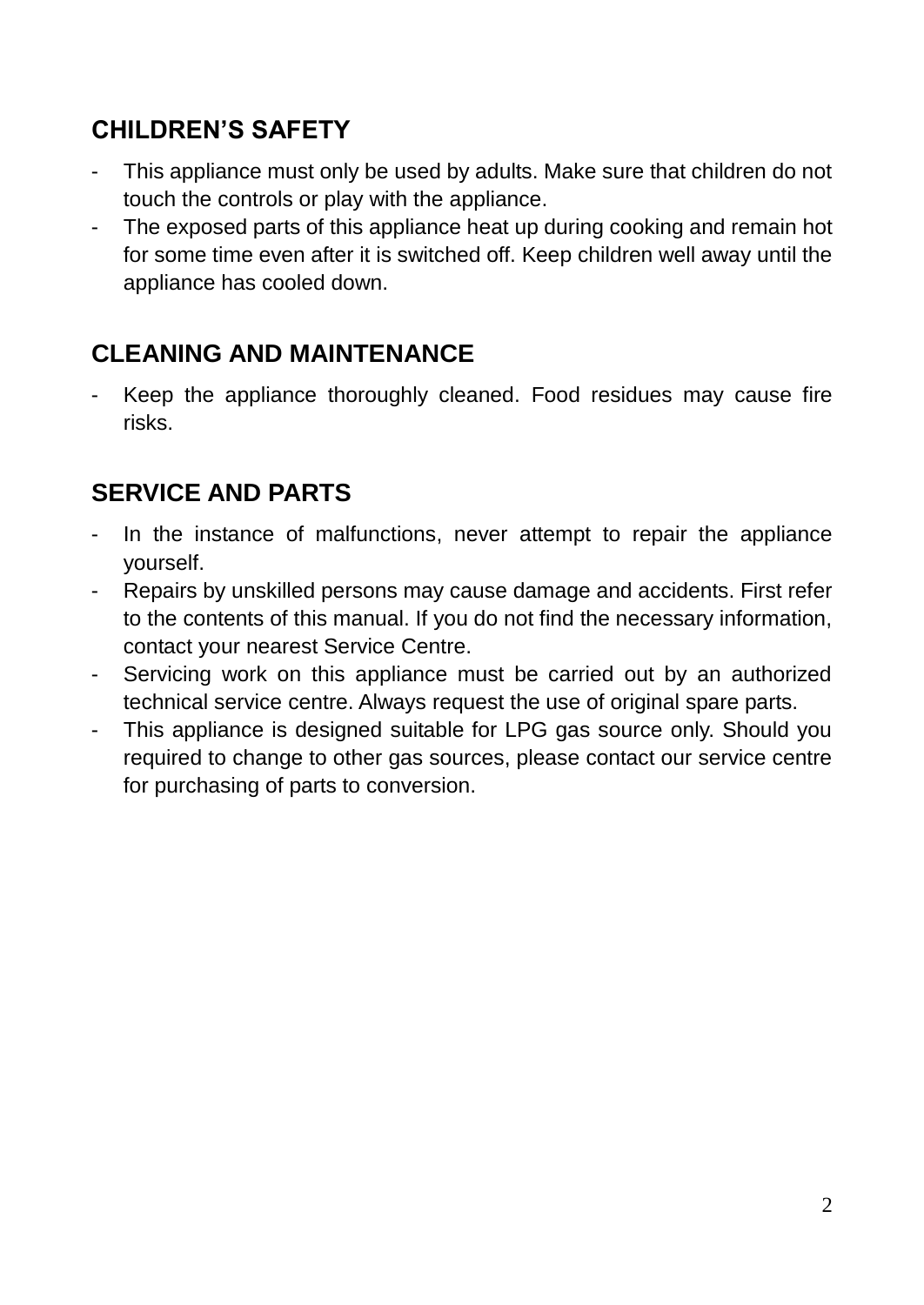# **DESCRIPTION OF THE HOB**



- 1. Control Knob
- 2. Triple Ring Burners
- 3. Pan Support
- 4. Ignition Point
- 5. Safety Valve (Thermocouple)
- 6. Wind Proof Cover

# **INSTRUCTIONS FOR USE**

The symbols on the control knobs corresponding to the following:

- **OFF** No gas flow<br>Maximum g
- Maximum gas flow
- $\overline{\bullet}$ Minimum gas flow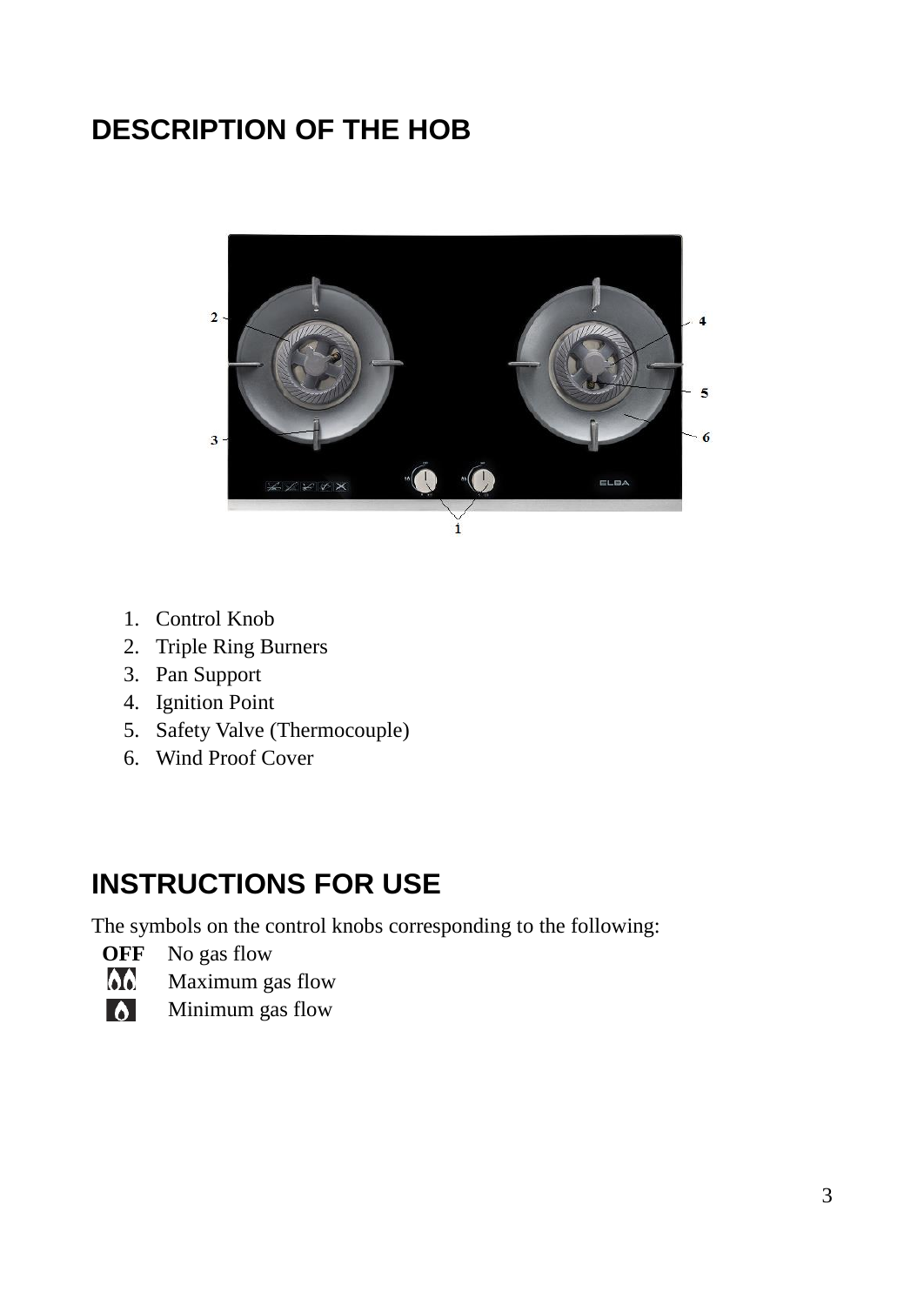# **LIGHTING THE BURNERS**



To obtain a flame more easily, light the burner before placing a cooking utensil on the trivet.



5 To light a burner, push the knob of the burner fully down and turn it anticlockwise to the "maximum flow" setting symbol. After lighting the flame, keep the knob pressed for about 10 seconds. This is necessary to heat up the "thermocouple" (optional) and activate the safety valve, which would otherwise cut off the gas flow. *Only applicable to model with safety device.*



 Always check that the flame is even and turn the control knob to adjust the flame as required

**In the instance of a power cut,** replace a new battery at the bottom of the appliance. Otherwise, manually place a flame near the burner and proceed as already described.

If the flame does not light after a few attempts, check that the "burner cap" and "flame cap" are correctly positioned.

To turn off the flame, turn the control knob clockwise to the "OFF" symbol.

Before removing pans from the burners, always lower or turn off the flame.

# **FOR CORRECT USE OF THE HOB**

For lower gas consumption and better efficiency, use only **flat**-bottomed pans of dimensions suitable for the burners, as shown in the table at the bottom. Also, as soon as a liquid comes to the boil take care to turn the flame down to a level that will just keep it boiling.

| <b>Burner</b> | Minimum diameter | Maximum diameter |
|---------------|------------------|------------------|
| Large (Rapid) | 180mm            | 220mm            |



 **During cooking processes involving fats or oils, watch your foods carefully because these substances may catch fire if brought to high temperatures.**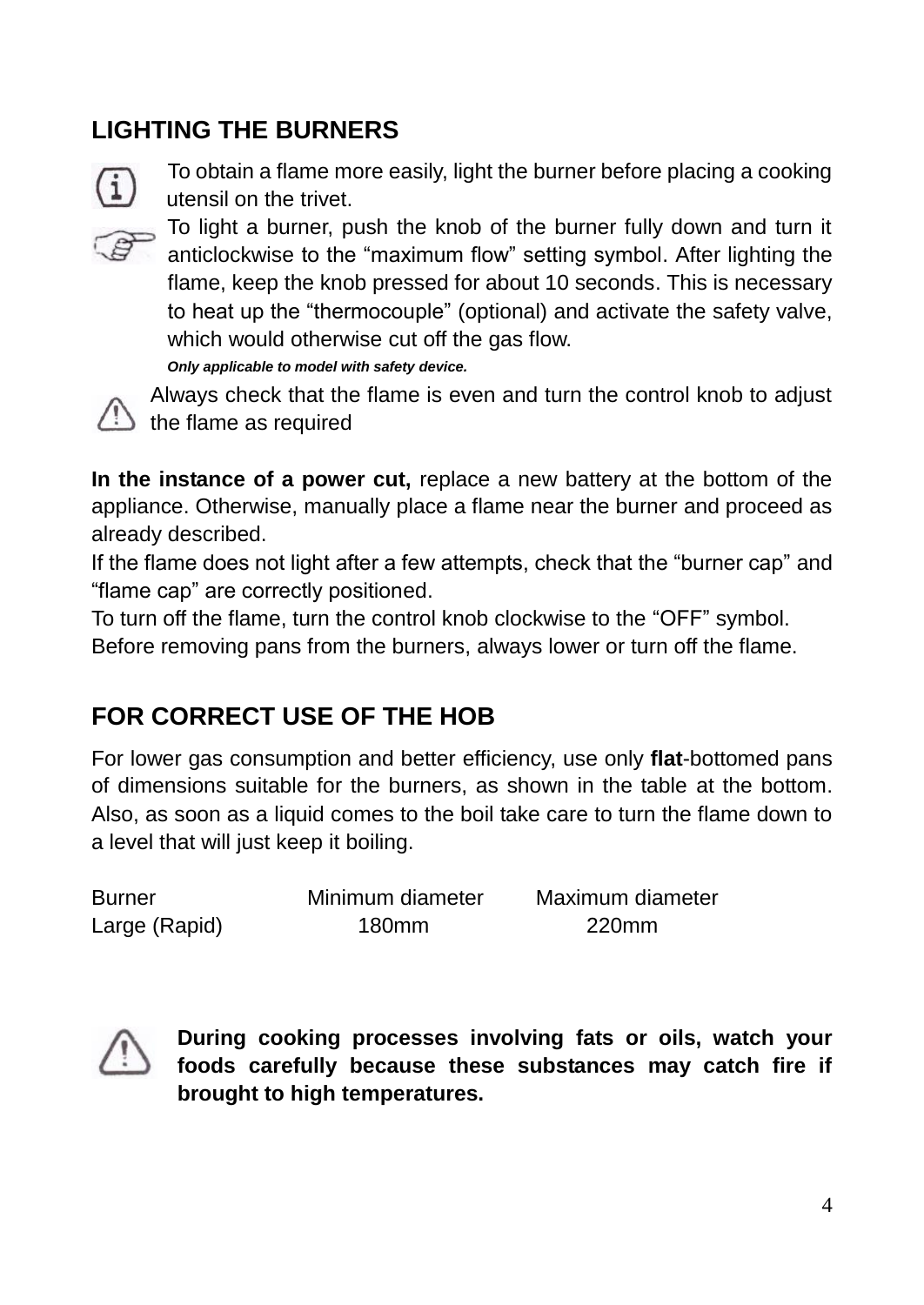# **CLEANING AND MAINTENANCE**

Before carrying out cleaning or maintenance, disconnect the appliance from the gas supplies then allow it to cool down.

# **GENERAL CLEANING**

Wash enameled parts with lukewarm water and detergent. Do not use abrasive cleaner which might damage them.

Wash the burner caps often with boiling water and detergent, taking care to remove all deposits after cooking.

The trivet can also be washed in a dishwasher.

For stubborn dirt, clean using non-abrasive detergents with lukewarm water. Do not use scouring pads, steel brush or acids for cleaning.

Clean the hob regularly with a soft cloth with lukewarm water and a little liquid detergent. Do not use the following products:

- bleaches;
- soaped scouring pads;
- steel brush scouring pads;
- stain removers for baths or sinks.

If the hob gets very dirty, use specific commercial cleansing products.

# **IGNITION PLUG**

Automatic burner ignition is provided (when installed) by a ceramic "plug" and a metal electrode. Periodically clean these parts of the hob thoroughly. In addition, to avoid ignition difficulties, check that the cavities in the burner are not obstructed. To remove deposits from the



burner cavities, remove the cap and separate the two parts (see diagram on the right). After cleaning, put the two parts back together and return them correctly to their position. After washing, replace the trivet, checking that they are correctly positioned.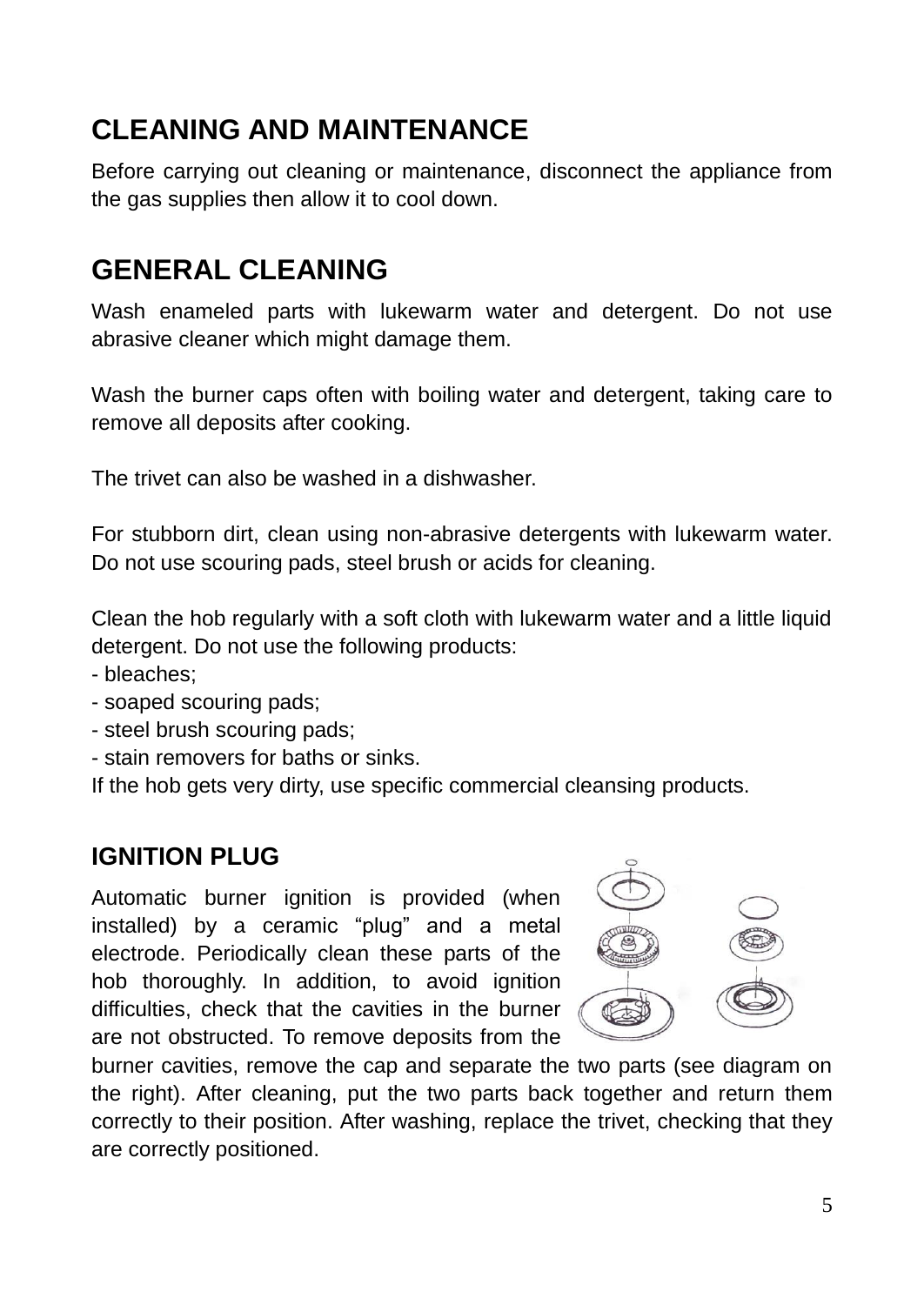#### **INSTRUCTIONS FOR THE INSTALLATION TECHNICIAN**



 CAUTION: This appliance must only be installed and used in rooms with permanent ventilation to local standards.

 Installation of the appliance and its connection to the gas supplies must only be carried out by qualified technician.

 Before any procedure, it is important to check that the appliance is DISCONNECTED from the gas supplies. The Manufacturer declines all responsibility for any damage arising from installation in breach of the regulations in force or from failure to comply with the accident prevention regulations.

#### **INSTALLATION PREMISES**

For proper operation of a gas appliance, the air necessary for the combustion of the gas must be able to flow into the room naturally. The air must flow into the room directly through openings in the outside walls. These openings must have an unobstructed cross-section not less than 2m<sup>3</sup> /h for each kw of power (see total power in kw on the appliance rating label).

This opening must be constructed so that it will not be obstructed from inside or outside, or constructed close to the floor. The opening is recommended to be on the side opposite to that on which the flue gases are discharged. If it is not feasible to provide these openings in the room where the appliance is installed, the necessary air may be taken from an adjacent room, provided that:

- this room is not a bedroom or a hazardous environment;
- this room has ventilation;
- the ventilation between the room where the appliance is installed and the adjacent room has openings.

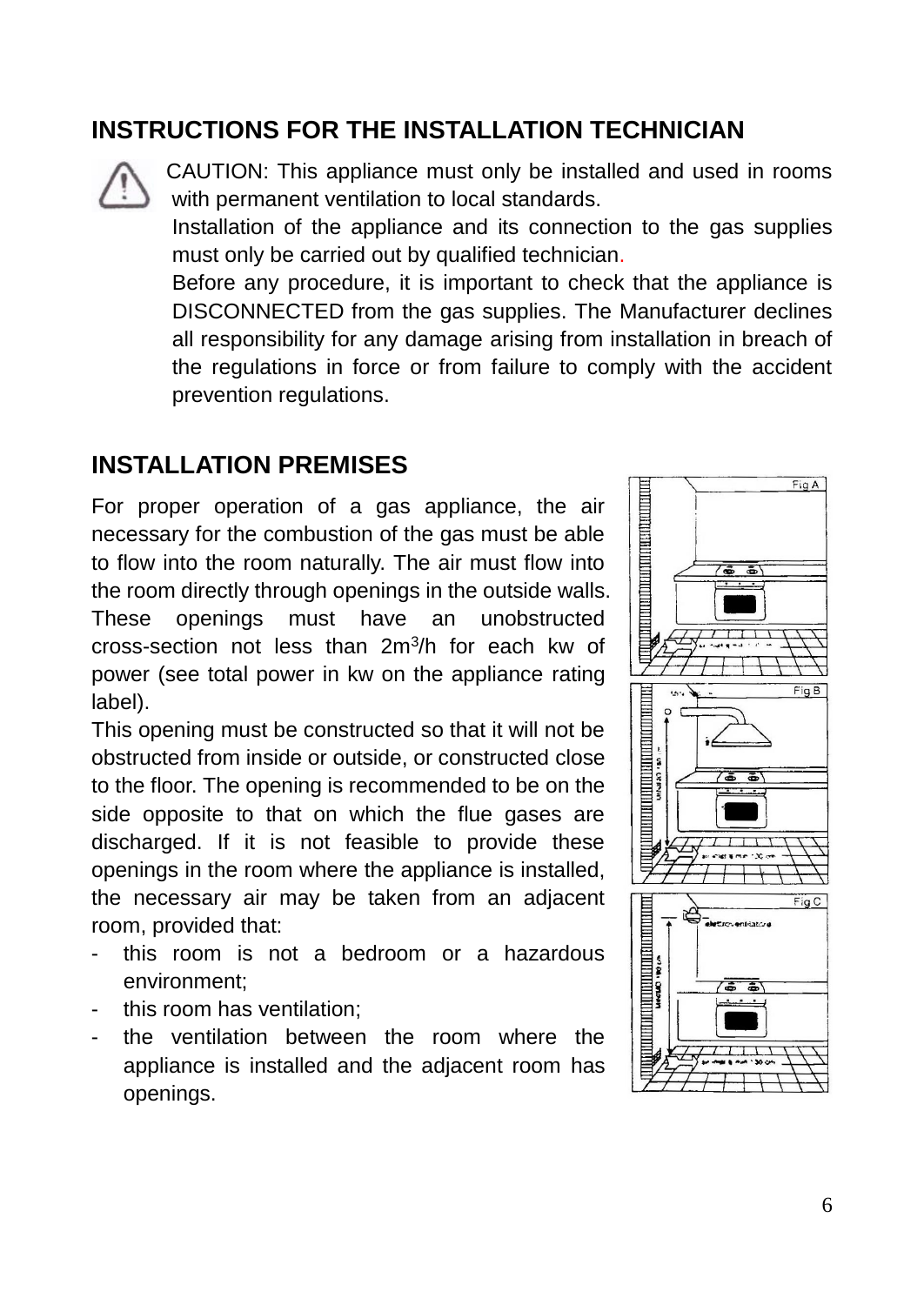#### **Discharge of flue gases**

Gas cooking appliances must discharge their flue gases through hoods connected directly to flues or the outdoors. If it is not possible to install the hood (fig. B) an electric fan must be installed on the outside wall or the window of the room, provided it is possible for the ventilation opening to be increased in proportion to the delivery rate of the fan (fig. C).

For a kitchen, the delivery rate of this electric fan must guarantee an hourly air exchange of 3-5 times its volume. In both instances, the use of flues already used by other appliances to discharge the flue gases is forbidden.



When the installation is complete, always check that all the joints are absolutely tight using a soapy solution. **Never use a flame to make this check.**

# **MAIN SPECIFICATION**

Gas Source : LPG Rated Gas Pressure: 2,800 (Pa) Burner Rating : 5.0kW (Left), 5.0kW (Right)